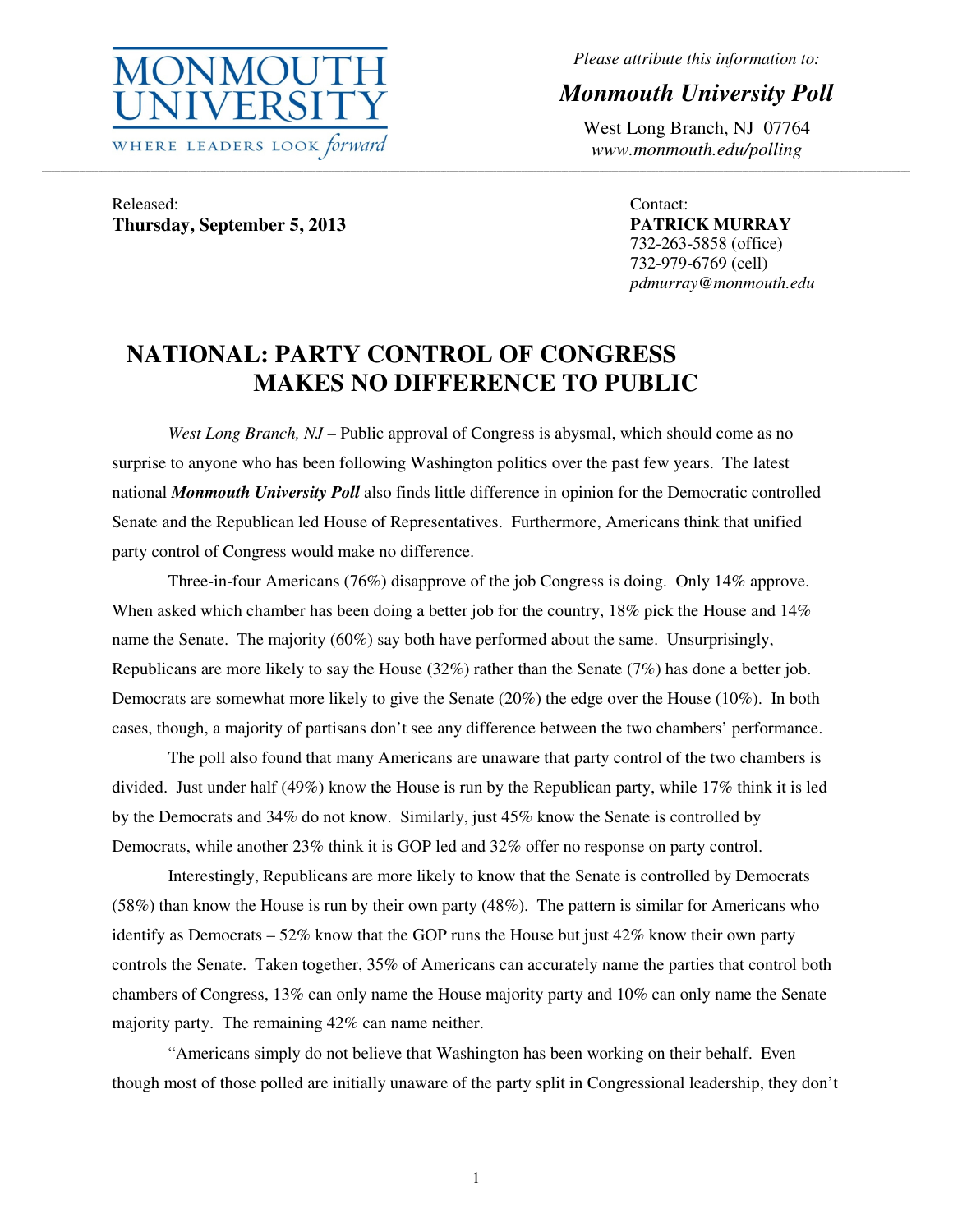think that unified party control would make much of a difference when presented with this information," said Patrick Murray, director of the New Jersey-based Monmouth University Polling Institute. "Not only is Congress broken, but most people seem to believe it is beyond repair."

 After being informed of which party leads each chamber of Congress, 43% of Americans say that having the same party control both houses would make no difference to Congressional performance. The remainder are split on whether single party leadership would be better (24%) or worse (20%) for the country. Another 9% say it depends on which party is in control. Among poll respondents who were already aware which party controls each chamber, 32% say that single party control would make no difference, 31% say the country would be better, and 17% say the country would be worse. There are no significant partisan differences in the responses to this question.

 Americans are also skeptical that the president's own party affiliation would make any difference in his or her ability to work with a divided Congress. Looking ahead to 2016, most Americans (56%) say the new president's party would not have any impact on improving Washington if Congressional control remains split. Just 20% say that a Republican president is likely to make more progress with a divided Congress and a similar 14% say that a Democrat would be able to work better with a divided Congress. Republicans (50%) have more faith that a president of their own party can effectively manage a divided Congress than Democrats do (33%).

 "The poll was conducted before the recent bipartisan cooperation on Syria. But agreement on one foreign policy issue is unlikely to have a significant impact on opinion of Washington. The public will be paying closer attention to the upcoming budget and debt ceiling battles as a sign of how the two parties work together," said Murray.

 The latest *Monmouth University Poll* was conducted by telephone with a national random sample of 1012 adults age 18 and older from July 25 to 30, 2013. This sample has a margin of error of  $+3.1$ percent. The poll was conducted by the Monmouth University Polling Institute in West Long Branch, New Jersey.

## **DATA TABLES**

The questions referred to in this release are as follows: (\* Some columns may not add to 100% due to rounding.)

1. Do you approve or disapprove of the job the U.S. Congress is doing?

|                  | <b>TOTAL</b> | <b>REGISTERED</b><br>VOTER |     |     | <b>PARTY ID</b> |     |       |       |       |
|------------------|--------------|----------------------------|-----|-----|-----------------|-----|-------|-------|-------|
|                  |              | Yes                        | No  | Rep | Ind             | Dem | 18-34 | 35-54 | $55+$ |
| Approve          | 14%          | 14%                        | 17% | 12% | 15%             | 15% | 19%   | 12%   | 11%   |
| Disapprove       | 76%          | 78%                        | 69% | 80% | 76%             | 73% | 68%   | 79%   | 81%   |
| (VOL) No opinion | 10%          | 8%                         | 14% | 8%  | 9%              | 11% | 12%   | 9%    | 8%    |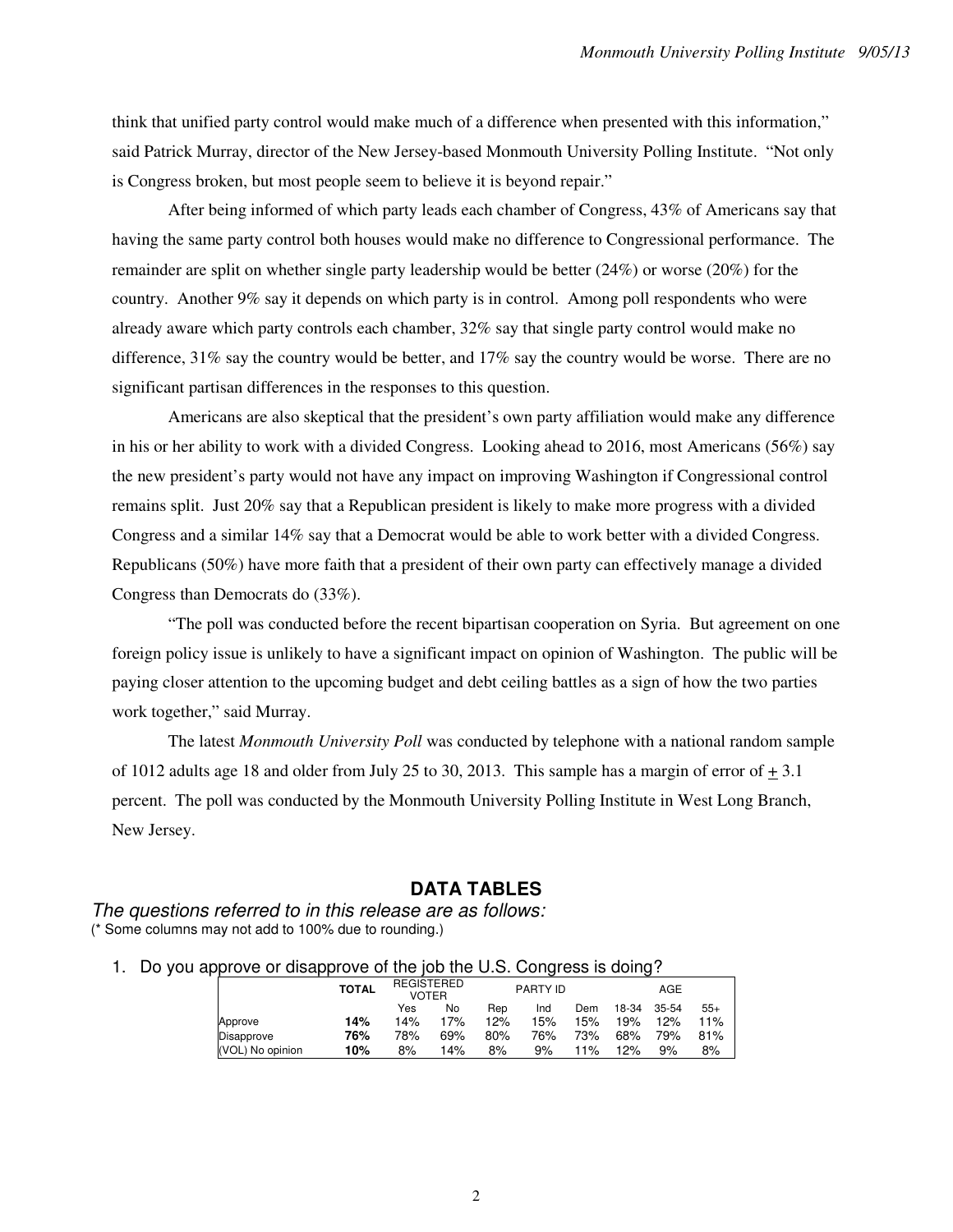2. As you may know, Congress is divided into two chambers. Which one has been doing a better job for the country – the Senate or the House of Representatives – or have they performed about the same?

|                    | <b>TOTAL</b> |     | <b>REGISTERED</b><br><b>VOTER</b> |     | PARTY ID |     | AGE   |           |       |  |
|--------------------|--------------|-----|-----------------------------------|-----|----------|-----|-------|-----------|-------|--|
|                    |              | Yes | No                                | Rep | Ind      | Dem | 18-34 | $35 - 54$ | $55+$ |  |
| Senate             | 14%          | 15% | 9%                                | 7%  | 12%      | 20% | 13%   | 13%       | 16%   |  |
| House              | 18%          | 18% | 17%                               | 32% | 17%      | 10% | 15%   | 20%       | 19%   |  |
| Performed the same | 60%          | 60% | 62%                               | 56% | 62%      | 62% | 60%   | 60%       | 59%   |  |
| (VOL) Don't know   | 8%           | 7%  | 12%                               | 6%  | 9%       | 8%  | 12%   | 7%        | 6%    |  |

## [QUESTIONS 3 AND 4 WERE ROTATED]

3. Do you know which party currently controls the Senate? [If YES: Which one – Democrat or Republican?]

|                            | <b>TOTAL</b> | <b>REGISTERED</b><br>VOTER |     |     | <b>PARTY ID</b> |     |       | AGE       |       |
|----------------------------|--------------|----------------------------|-----|-----|-----------------|-----|-------|-----------|-------|
|                            |              | Yes                        | No  | Rep | Ind             | Dem | 18-34 | $35 - 54$ | $55+$ |
| Yes, Democrat              | 45%          | 49%                        | 31% | 58% | 41%             | 42% | 36%   | 45%       | 54%   |
| Yes, Republican            | 23%          | 23%                        | 23% | 21% | 22%             | 26% | 19%   | 28%       | 22%   |
| lNo                        | 30%          | 26%                        | 44% | 20% | 35%             | 29% | 45%   | 25%       | 21%   |
| (VOL)<br>Yes but no answer | 2%           | 1%                         | 2%  | 1%  | $1\%$           | 2%  | $0\%$ | 2%        | 2%    |

4. Do you know which party currently controls the House of Representatives? [If YES: Which one – Democrat or Republican?]

|                         | <b>TOTAL</b> | <b>REGISTERED</b><br><b>VOTER</b> |     | <b>PARTY ID</b> |     |     | AGE   |           |       |
|-------------------------|--------------|-----------------------------------|-----|-----------------|-----|-----|-------|-----------|-------|
|                         |              | Yes                               | No  | Rep             | Ind | Dem | 18-34 | $35 - 54$ | $55+$ |
| Yes. Democrat           | 17%          | 17%                               | 20% | 26%             | 17% | 13% | 19%   | 16%       | 18%   |
| Yes, Republican         | 49%          | 53%                               | 34% | 48%             | 46% | 52% | 36%   | 52%       | 57%   |
| No                      | 31%          | 29%                               | 41% | 24%             | 35% | 31% | 43%   | 29%       | 23%   |
| (VOL) Yes but no answer | 3%           | 2%                                | 5%  | 2%              | 2%  | 4%  | 2%    | 3%        | 2%    |

[THE FOLLOWING TABLE COMBINES THE RESPONSES FROM QUESTIONS 3 AND 4]

| Congress party control<br>awareness | <b>TOTAL</b> | <b>REGISTERED</b><br><b>VOTER</b> |     |     | <b>PARTY ID</b> |     | AGE   |       |       |  |
|-------------------------------------|--------------|-----------------------------------|-----|-----|-----------------|-----|-------|-------|-------|--|
|                                     |              | Yes                               | No  | Rep | Ind             | Dem | 18-34 | 35-54 | $55+$ |  |
| Knows both chambers                 | 35%          | 40%                               | 19% | 41% | 34%             | 34% | 24%   | 37%   | 45%   |  |
| Knows Senate only                   | 10%          | 9%                                | 12% | 17% | 8%              | 8%  | 12%   | 8%    | 10%   |  |
| Knows House only                    | 13%          | 13%                               | 15% | 7%  | 13%             | 18% | 12%   | 15%   | 12%   |  |
| Knows neither                       | 42%          | 38%                               | 54% | 35% | 46%             | 40% | 52%   | 40%   | 33%   |  |

5. Democrats control the Senate and Republicans control the House. Do you think it would be better or worse for the country if one party controlled both chambers of Congress, or would it make no difference?

|                        | <b>TOTAL</b> | <b>REGISTERED</b><br><b>VOTER</b> |       |     | PARTY ID |     |       | AGE   |       |
|------------------------|--------------|-----------------------------------|-------|-----|----------|-----|-------|-------|-------|
|                        |              | Yes                               | No    | Rep | Ind      | Dem | 18-34 | 35-54 | $55+$ |
| Better                 | 24%          | 23%                               | 26%   | 25% | 21%      | 27% | 24%   | 24%   | 24%   |
| Worse                  | 20%          | 21%                               | 17%   | 15% | 21%      | 22% | 23%   | 18%   | 19%   |
| No difference          | 43%          | 42%                               | 48%   | 43% | 46%      | 38% | 43%   | 46%   | 40%   |
| (VOL) Depends on party | 9%           | 9%                                | 8%    | 11% | 8%       | 9%  | 7%    | 9%    | 11%   |
| (VOL) Don't know       | 4%           | 5%                                | $1\%$ | 5%  | 3%       | 4%  | 3%    | 3%    | 6%    |

6. Looking ahead to the 2016 Presidential election. If Democrats continue to control the Senate and Republicans control the House, would Washington work better if the next president is a Democrat or is a Republican, or would the president's party affiliation make no difference to how Washington works?

|                         | <b>TOTAL</b> | REGISTERED<br><b>VOTER</b> |     |     | <b>PARTY ID</b> |     |       | AGE   |       |
|-------------------------|--------------|----------------------------|-----|-----|-----------------|-----|-------|-------|-------|
|                         |              | Yes                        | No  | Rep | Ind             | Dem | 18-34 | 35-54 | $55+$ |
| Democrat                | 14%          | 15%                        | 12% | 1%  | 7%              | 33% | 11%   | 14%   | 18%   |
| Republican              | 20%          | 21%                        | 16% | 50% | 17%             | 4%  | 18%   | 20%   | 22%   |
| No difference           | 56%          | 55%                        | 62% | 41% | 67%             | 53% | 64%   | 58%   | 49%   |
| (VOL) Depends on person | 5%           | 5%                         | 6%  | 5%  | 5%              | 4%  | 5%    | 4%    | 5%    |
| (VOL) Yes but no answer | 4%           | 4%                         | 5%  | 3%  | 4%              | 5%  | 2%    | 5%    | 6%    |